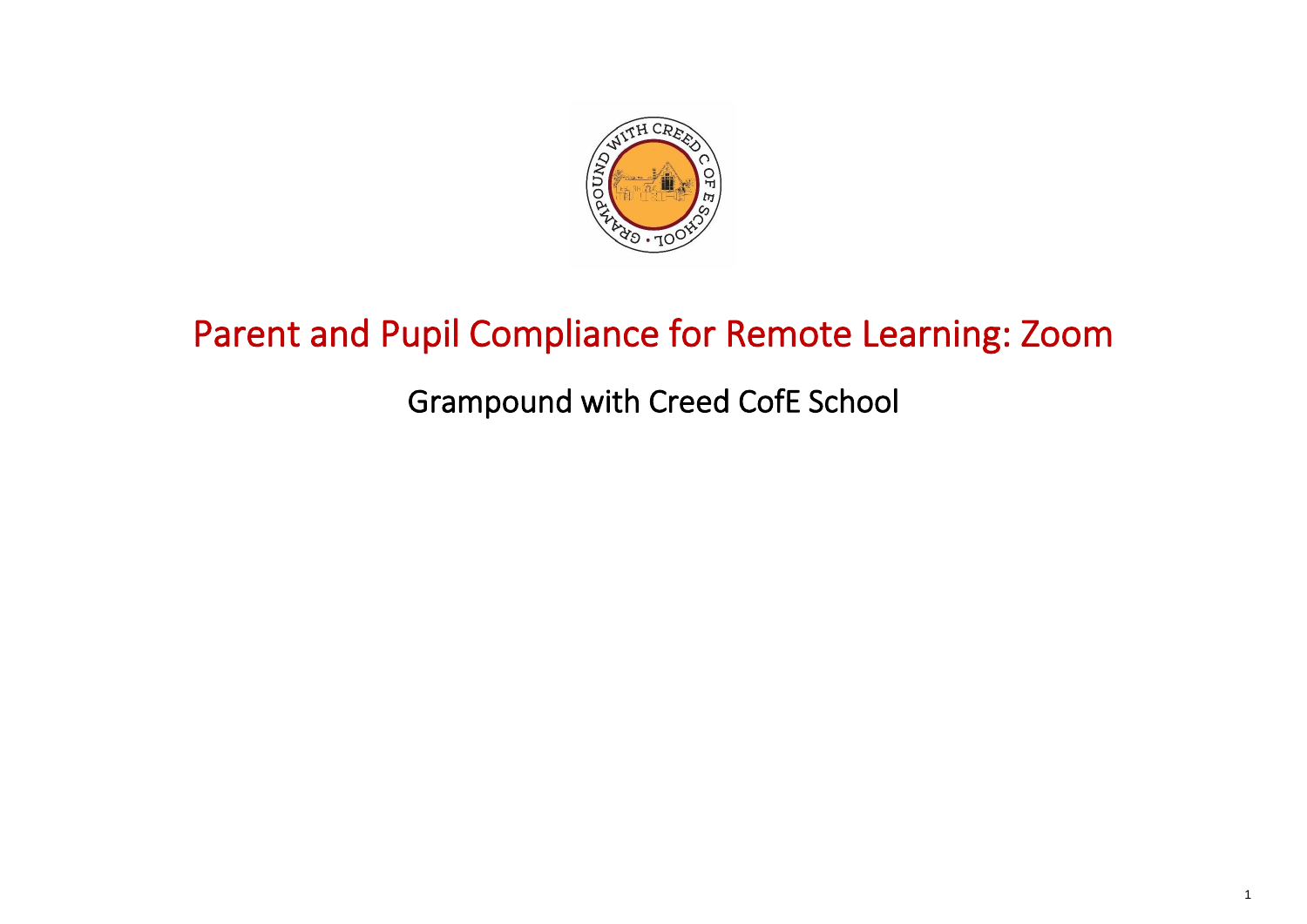### Table of Contents

- 1. Live-Stream Lesson Compliance for Parents and Pupils
- 2. Guidelines while using Zoom
- 3. Online Safety Precautions while using Zoom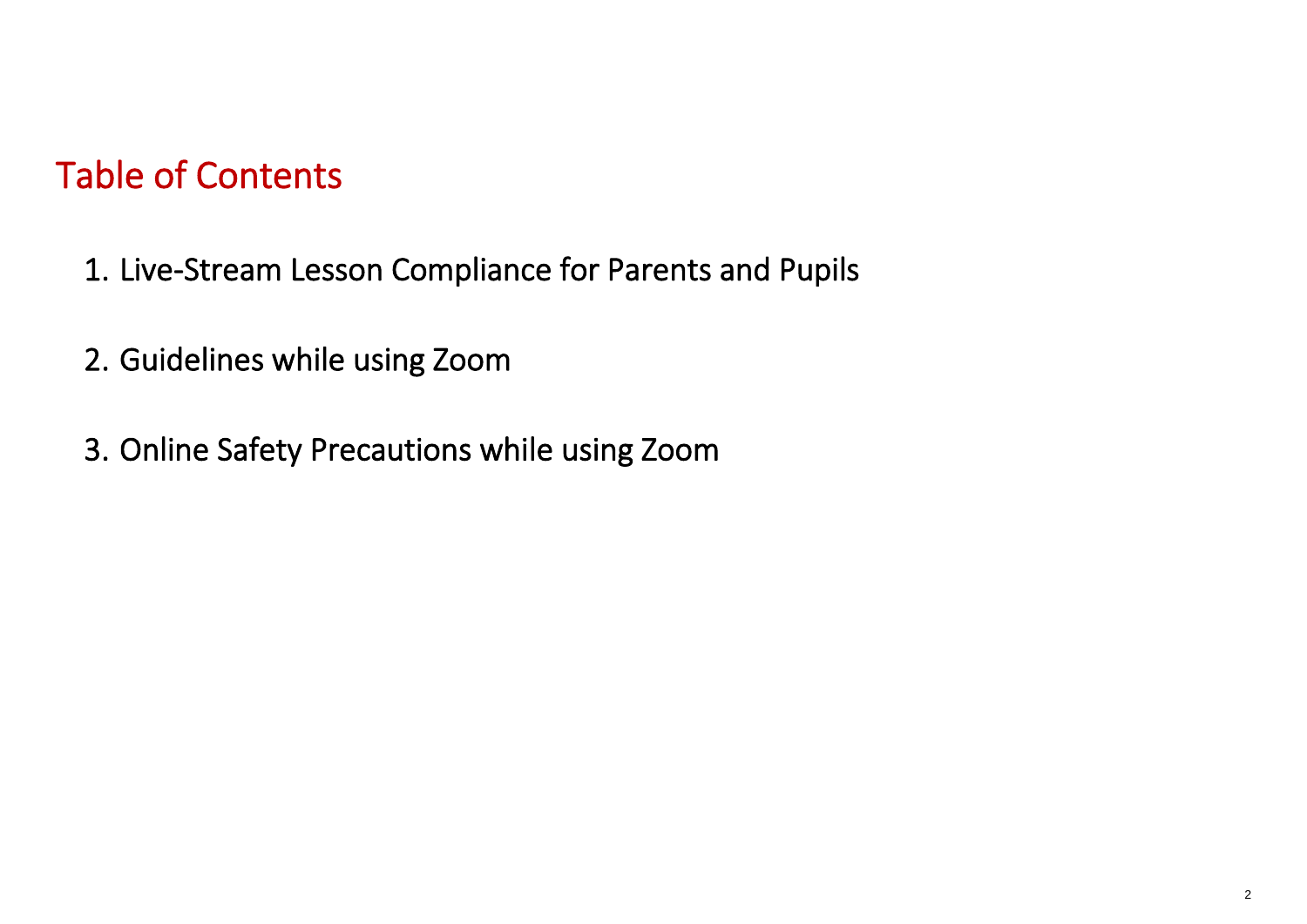## Live-Stream Lesson Compliance for Parents and Pupils

*Please read the following statements with your child(ren) and, on agreement, please confirm you have done so via the Survey Monkey link.*

- *Be punctual for online lessons.*
- *Ensure that links sent to access the live-streamed sessions are kept secure and confidential.*
- *Wherever possible, support your child(ren) to access the relevant files, related to the lesson.*
- *Make sure children are equipped with electrical devices and power adaptors before the lesson begins.*
- *Show respect for everyone in the online classroom.*
- *Dress appropriately for all sessions, considering respect for others.*
- *Ensure the location your child logs in from is appropriate, giving consideration to background, camera angle and privacy.*
- *Contribute to the online session in a positive manner, and not be disruptive.*
- *Strictly abstain from sharing images or recordings of the online session.*
- *Ensure that children do not access private chats with other pupils.*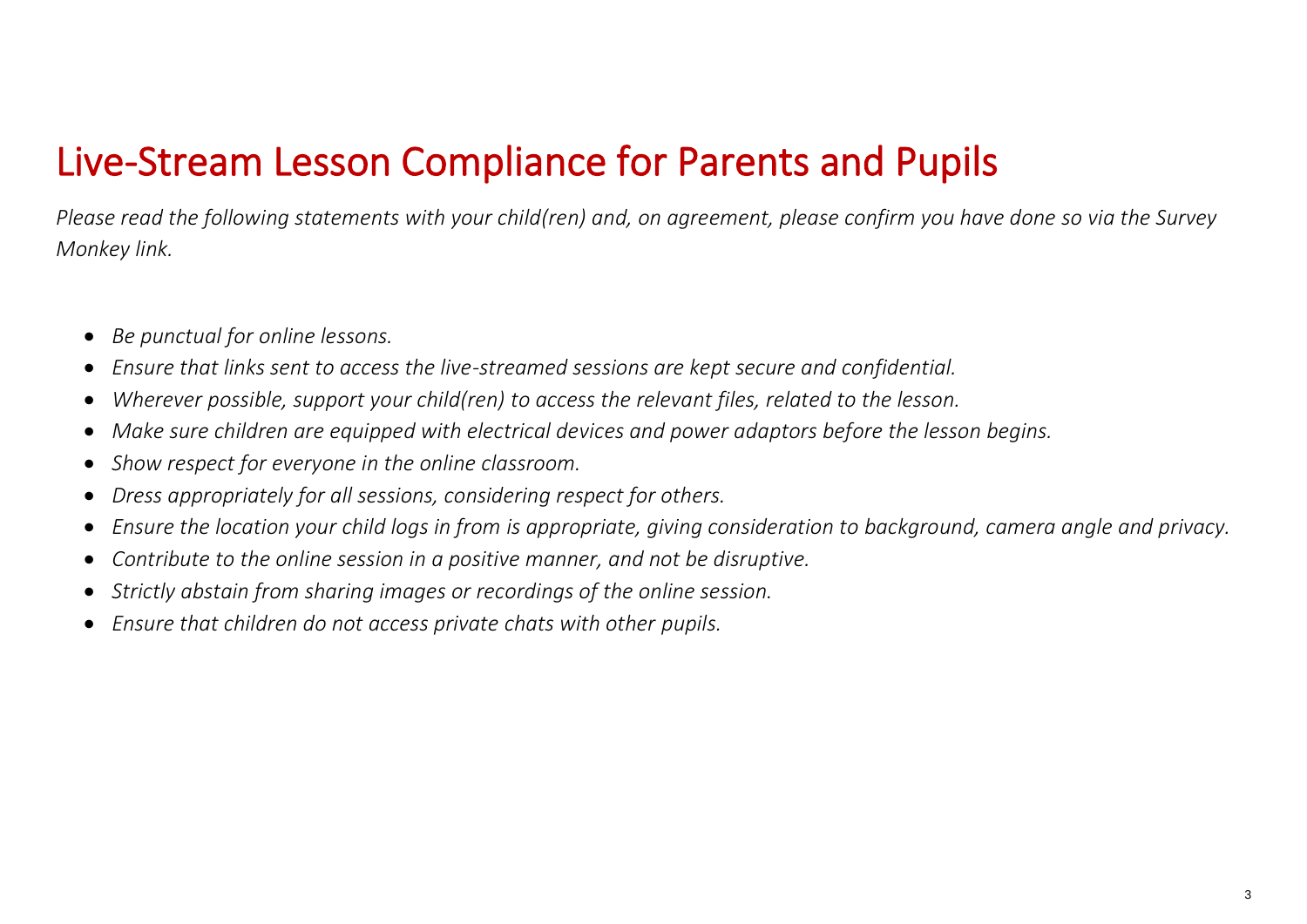# Pupil Guidelines while using Zoom

*Please discuss the following guidelines with your child(ren).*